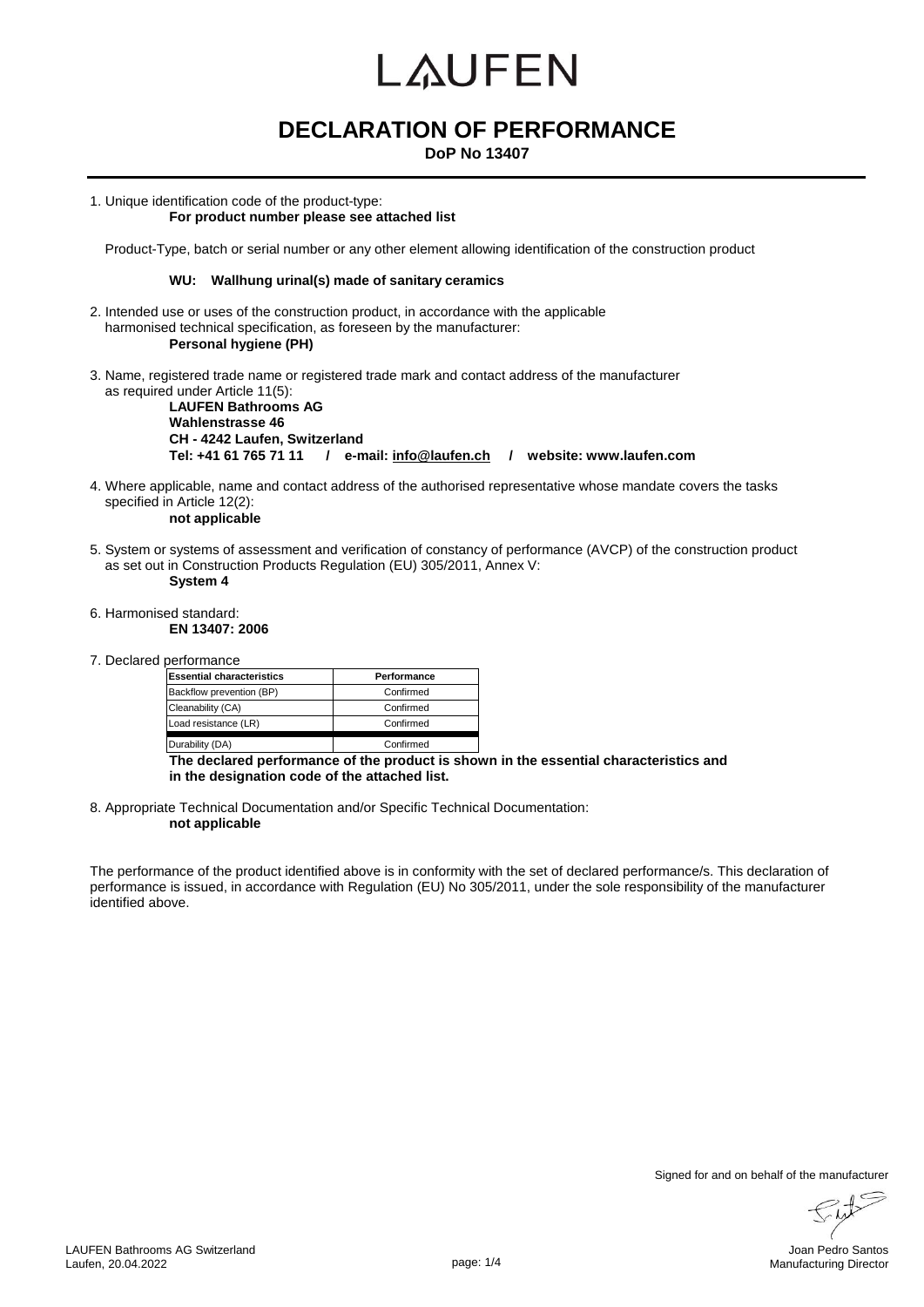|                    | <b>DECLARATION OF PERFORMANCE</b><br>DoP no 13407 |                                                |                         |                              |             | <b>EUROPEAN</b><br><b>WATER LABEL</b> | <b>SUSTAINABILITY</b><br><b>ASSESSMENT</b> |
|--------------------|---------------------------------------------------|------------------------------------------------|-------------------------|------------------------------|-------------|---------------------------------------|--------------------------------------------|
| <b>Product No.</b> | <b>Name</b>                                       | <b>Product type Electronic flushing device</b> | <b>Designation code</b> | Essential<br>characteristics | min. volume | Average water<br>consumption          | <b>Designation code</b>                    |

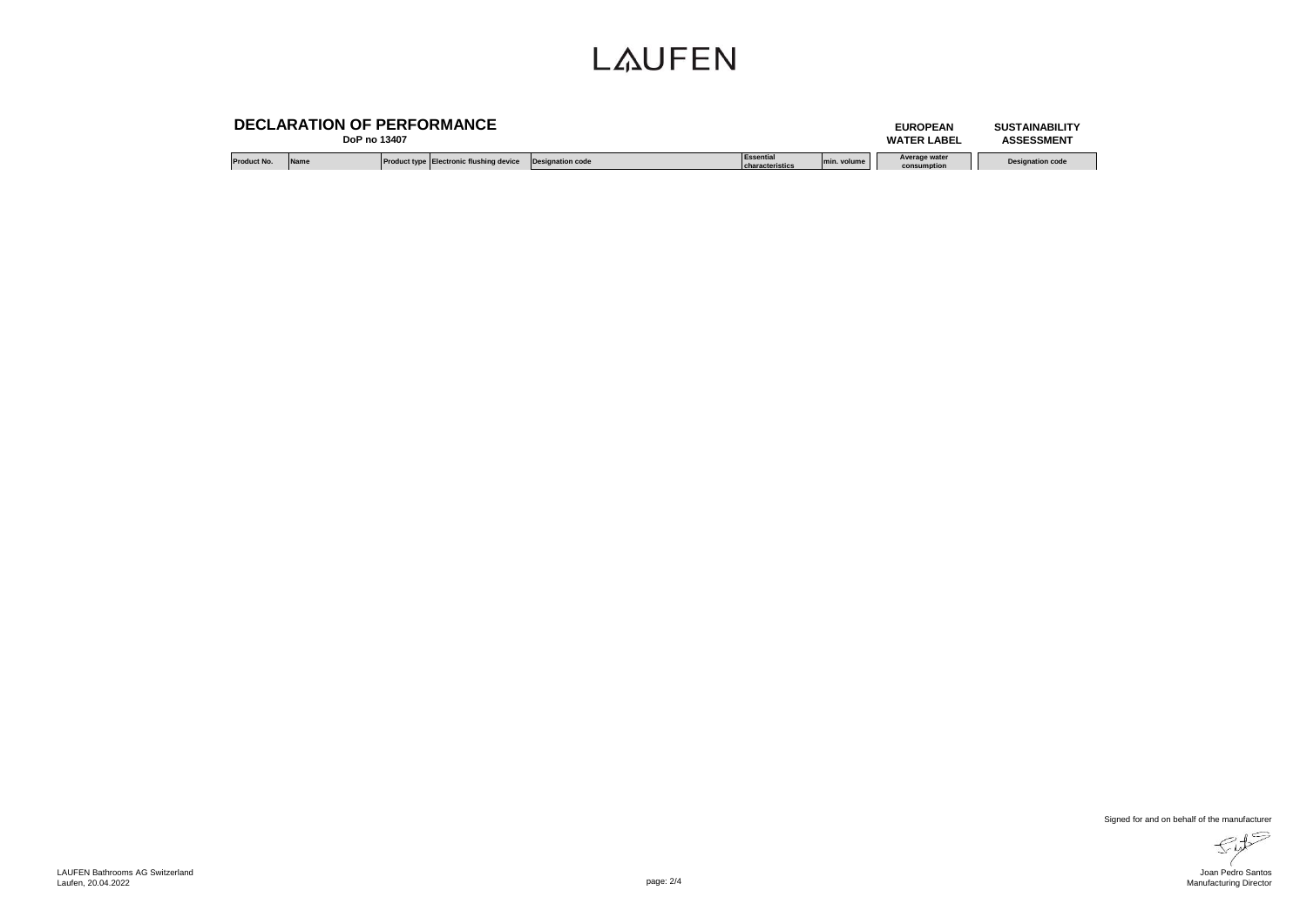**DECLARATION OF PERFORMANCE** 

 **DoP no 13407**

**EUROPEAN WATER LABEL SUSTAINABILITY ASSESSMENT**

| <b>Product No.</b> | Name                 |    | Product type Electronic flushing device | <b>Designation code</b>                                            | <b>Essential</b><br>characteristics | min. volume | Average water<br>consumption | <b>Designation code</b> |
|--------------------|----------------------|----|-----------------------------------------|--------------------------------------------------------------------|-------------------------------------|-------------|------------------------------|-------------------------|
| H840000            | <b>TARO NOVA</b>     | WU |                                         | EN 13407 - CL1 - I - 1A - 1/0.3C                                   | CA - BP - LR - DA                   | 1.0         | 1.0                          | EN 16578 - S5           |
| H840005            | <b>TARO NOVA UNI</b> | WU |                                         | EN 13407 - CL1 - I - 1A - 1/0.3C                                   | CA - BP - LR - DA                   | 1.0         | 1.0                          | EN 16578 - S5           |
| H840090            | <b>TAMARO</b>        | WU |                                         | EN 13407 - CL1 - I - 1A - 1/0.3C                                   | CA-BP-LR-DA                         | 1.0         | 1.0                          | EN 16578 - S5           |
| H840100            | <b>TAMARO</b>        | WU | IR Control 230V                         | EN 13407 - CL1 - IV - 1/0.3 C                                      | CA-BP-LR-DA                         | 1.0         | 1.0                          | EN 16578 - S5           |
| H840101            | TAMARO S90           | WU |                                         | EN 13407 - CL1 - I - 1A - 1/0.3C                                   | CA-BP-LR-DA                         | 1.0         | 1.0                          | EN 16578 - S5           |
| H840102            | <b>TAMARO</b>        | WU | IR Control 6V                           | EN 13407 - CL1 - IV - 1/0.3 C                                      | CA-BP-LR-DA                         | 1.0         | 1.0                          | EN 16578 - S4           |
| H840103            | TAMARO S90           | WU | IR Control 230V                         | EN 13407 - CL1 - IV - 1/0.3 C                                      | CA-BP-LR-DA                         | 1.0         | 1.0                          | EN 16578 - S5           |
| H840104            | TAMARO S90           | WU | IR Control 6V                           | EN 13407 - CL1 - IV - 1/0.3 C                                      | CA-BP-LR-DA                         | 1.0         | 1.0                          | EN 16578 - S4           |
| H840105            | TAMARO S90           | WU | IR Control 230V                         | EN 13407 - CL1 - IV - 1/0.3 C                                      | CA - BP - LR - DA                   | 1.0         | 1.0                          | EN 16578 - S5           |
| H840141            | CASA                 | WU |                                         | EN 13407 - CL1 - I - 1.0/0.35C                                     | CA - BP - LR - DA                   | 1.0         | 1.0                          | EN 16578 - S5           |
| H840141            | CASA                 | WU |                                         | EN 13407 - CL 2 - I - 2.0/0.4C                                     | CA - BP - LR - DA                   | 2.0         | 2.0                          | EN 16578 - S4           |
| H840141            | CASA                 | WU |                                         | EN 13407 - CL 2 - II - 1.0/0.4C                                    | CA - BP - LR - DA                   | 1.0         | 1.0                          | EN 16578 - S5           |
| H840145            | CASA                 | WU |                                         | EN 13407 - CL1 - I - 1.0/0.35C                                     | CA - BP - LR - DA                   | 1.0         | 1.0                          | EN 16578 - S5           |
| H840145            | CASA                 | WU |                                         | EN 13407 - CL 2 - I - 2.0/0.4C                                     | CA - BP - LR - DA                   | 2.0         | 2.0                          | EN 16578 - S4           |
| H840145            | CASA                 | WU |                                         | EN 13407 - CL 2 - II - 1.0/0.4C                                    | CA - BP - LR - DA                   | 1.0         | 1.0                          | EN 16578 - S5           |
| H840150            | <b>ANTERO</b>        | WU | HF Control 6V                           | EN 13407 - CL1 - IV - 1/0.3 C                                      | CA - BP - LR - DA                   | 1.0         | 1.0                          | EN 16578 - S4           |
| H840151            | <b>ANTERO</b>        | WU |                                         | EN 13407 - CL1 - I - 1A - 1/0.3C                                   | CA - BP - LR - DA                   | 1.0         | 1.0                          | EN 16578 - S5           |
| H840152            | ANTERO               | WU | HF Control 230V                         | EN 13407 - CL1 - IV - 1/0.3 C                                      | CA - BP - LR - DA                   | 1.0         | 1.0                          | EN 16578 - S5           |
| H840153            | <b>ANTERO</b>        | WU |                                         | EN 13407 - CL1 - I - 1A - 1/0.3C                                   | CA - BP - LR - DA                   | 1.0         | 1.0                          | EN 16578 - S5           |
| H840154            | ANTERO               | WU | HF Control 230V UP                      | EN 13407 - CL1 - IV - 1/0.3 C                                      | CA - BP - LR - DA                   | 1.0         | 1.0                          | EN 16578 - S5           |
| H840155            | <b>ANTERO</b>        | WU | HF Control 230V                         | EN 13407 - CL1 - IV - 1/0.3 C                                      | CA - BP - LR - DA                   | 1.0         | 1.0                          | EN 16578 - S5           |
| H840156            | <b>ANTERO</b>        | WU | HF Control 230V UP                      | EN 13407 - CL1 - IV - 1/0.3 C                                      | CA - BP - LR - DA                   | 1.0         | 1.0                          | EN 16578 - S5           |
| H840159            | <b>ANTERO</b>        | WU | HF Control 230V UP Bluetooth            | EN 13407 - CL1 - IV - 1/0.3 C                                      | CA - BP - LR - DA                   | 1.0         | 1.0                          | EN 16578 - S5           |
| H841150            | <b>ANTERO</b>        | WU | <b>HF Control 9V</b>                    | $CL 1 - IV - 1/0.3 C$<br>EN 13407 - CL 1 - I - 1 A / C             | CA - BP - LR - DA                   | 1.0         | 1.0                          | EN 16578 - S5           |
| H841151            | <b>ANTERO</b>        | WU |                                         | $FN 13407 - CI 1 - I - 1 A / C$<br>$CL 1 - IV - 1/0.3 C$           | CA - BP - LR - DA                   | 1.0         | 1.0                          | EN 16578 - S5           |
| H841152            | <b>ANTERO</b>        | WU | HF Control 230V UP Bluetooth            | $FN 13407 - CI 1 - I - 1 A / C$<br>$CL 1 - IV - 1/0.3 C$           | $CA - BP - IR - DA$                 | 1.0         | 1.0                          | EN 16578 - S6           |
| H841153            | <b>ANTERO</b>        | WU |                                         | $CL 1 - IV - 1/0.3 C$<br>EN 13407 - CL 1 - I - 1 A / C             | CA - BP - LR - DA                   | 1.0         | 1.0                          | EN 16578 - S7           |
| H840194            | <b>LEMA</b>          | WU | <b>HF Control 6V</b>                    | EN 13407 - CL1 - I - 1C CL1 - IV - 1.0/0.3C CL1 - IV - 0.5/0.3C    | CA - BP - LR - DA                   | 0.5         | 0.5                          | EN 16578 - S5           |
| H840195            | <b>LEMA</b>          | WU |                                         | FN 13407 - CL1 - I - 1C<br>CL1 - IV - 1.0/0.3C CL1 - IV - 0.5/0.3C | CA - BP - LR - DA                   | 0.5         | 0.5                          | EN 16578 - S5           |
| H840196            | <b>LEMA</b>          | WU | HF Control 230V                         | EN 13407 - CL1 - I - 1C CL1 - IV - 1.0/0.3C CL1 - IV - 0.5/0.3C    | CA - BP - LR - DA                   | 0.5         | 0.5                          | EN 16578 - S5           |
| H840198            | LEMA                 | WU | HF Control 230V UP                      | EN 13407 - CL1 - I - 1C CL1 - IV - 1.0/0.3C CL1 - IV - 0.5/0.3C    | CA - BP - LR - DA                   | 0.5         | 0.5                          | EN 16578 - S5           |
| H840199            | LEMA                 | WU | HF Control 230V UP Bluetooth            | EN 13407 - CL1 - I - 1C CL1 - IV - 1.0/0.3C CL1 - IV - 0.5/0.3C    | CA - BP - LR - DA                   | 0.5         | 0.5                          | EN 16578 - S5           |
| H840281            | VAL                  | WU |                                         | EN 13407 - CL1 - I / IV - 1.0 A / C                                | CA - BP - LR - DA                   | 1.0         | 1.0                          | EN 16578 - S5           |
| H840284            | VAL                  | WU | HF Control 230V                         | EN 13407 - CL1 - I / IV - 1.0 A / C                                | CA - BP - LR - DA                   | 1.0         | 1.0                          | EN 16578 - S5           |